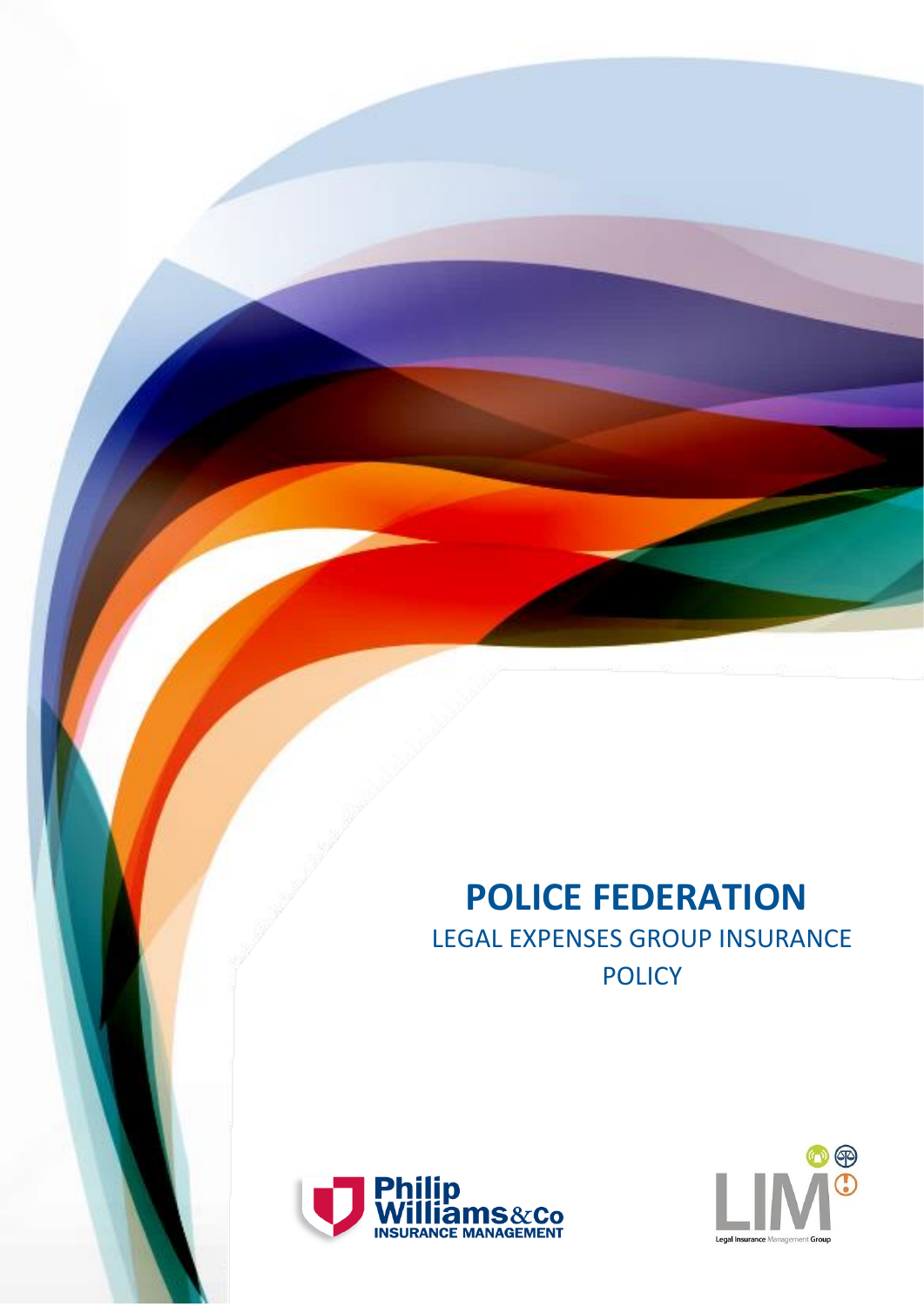### **Introduction**

Thank you for choosing to insure with us.

In consideration of the **policyholder** having paid or agreeing to pay the premium, the **insurer** agrees to pay the **beneficiary's** claim up to the **claim limit**, subject to the agreement of the **policyholder** and terms, conditions and exclusions of this policy.

**Beneficiaries** must notify us of any claims during the **period of insurance** and within six months of the **time of occurrence** of the **insured event**. Failure to do so could lead us to decline the claim.

#### **Assistance Helpline Services**

**You** can contact one of **our** helplines to obtain legal advice and guidance. **We** will not accept responsibility if any of the helpline services fail for reasons beyond **our** control.

#### **Legal Advice Helpline**

This helpline operates 24/7, 365 days a year and can provide advice on legal matters. Please note, this helpline service is not empowered to give advice on the admissibility of a claim under this policy. If a **beneficiary** wishes to make a claim, the helpline can provide them with a form that should be submitted directly to Legal Insurance Management Ltd.

#### **Debt Advice Helpline (if shown on schedule)**

This helpline operates between the hours of 09:00 – 17:00, Monday to Friday excluding Bank Holidays.

#### **Identity Theft Helpline**

This helpline operates between the hours of 09:00 – 17:00, Monday to Friday excluding Bank Holidays. Please note, this helpline is only in respect of identity theft issues and cannot assist with any other insurance matter.

Please refer to your **schedule** for the relevant helpline contact number.

### **Legal Document Service**

Create your own legal documents to assist in a range of potential disputes or legal situations that you may encounter.

#### **[https://police-MLB.legalim.co.uk](https://police-mlb.legalim.co.uk/)**

Please use the access code detailed on the **schedule**. If you have not accessed the Legal Document Service before, please ensure you register as a new user.

#### **Making a Claim**

If a **beneficiary** wishes to make a claim, it's important to let **us** know as soon as possible and during the **period of insurance**. A claim form can be obtained and submitted to **us** by using one of the contact methods below.





Legal Insurance Management Ltd 1 Hagley Court North The Waterfront Brierley Hill West Midlands DY5 1XF



01384 377000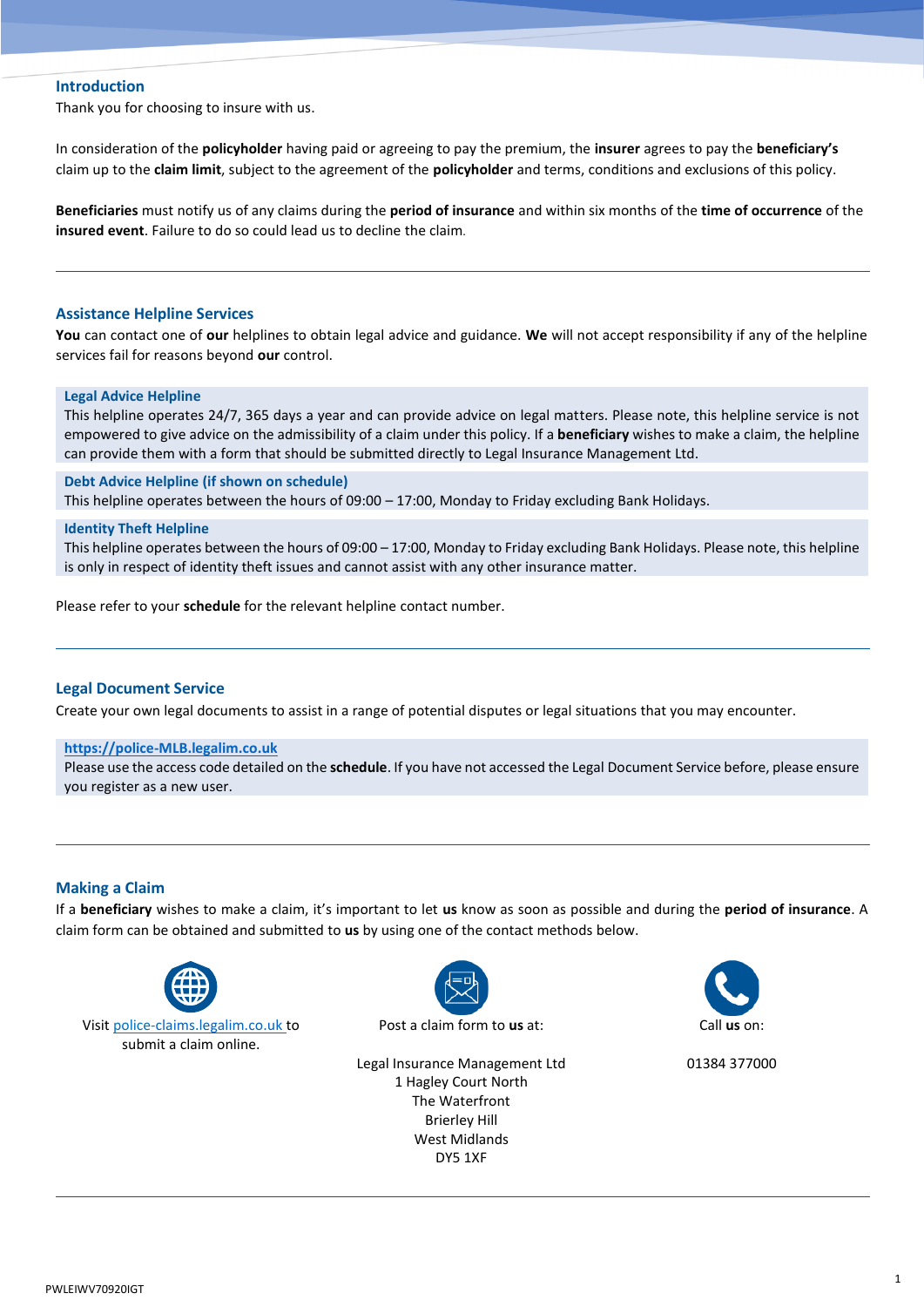# **Terms of Cover**

This policy is written on a 'Claims Made' basis, which means it's important to let **us** know about any potential claims within 6 months and during this **period of insurance**. As a consequence, please note all cover therefore ceases upon expiry of this policy.

Please see the Policy Conditions section of this document, which sets out how **we** will assess any claim, the **beneficiary's** obligations to **us** under the policy and how **we** will handle any claim.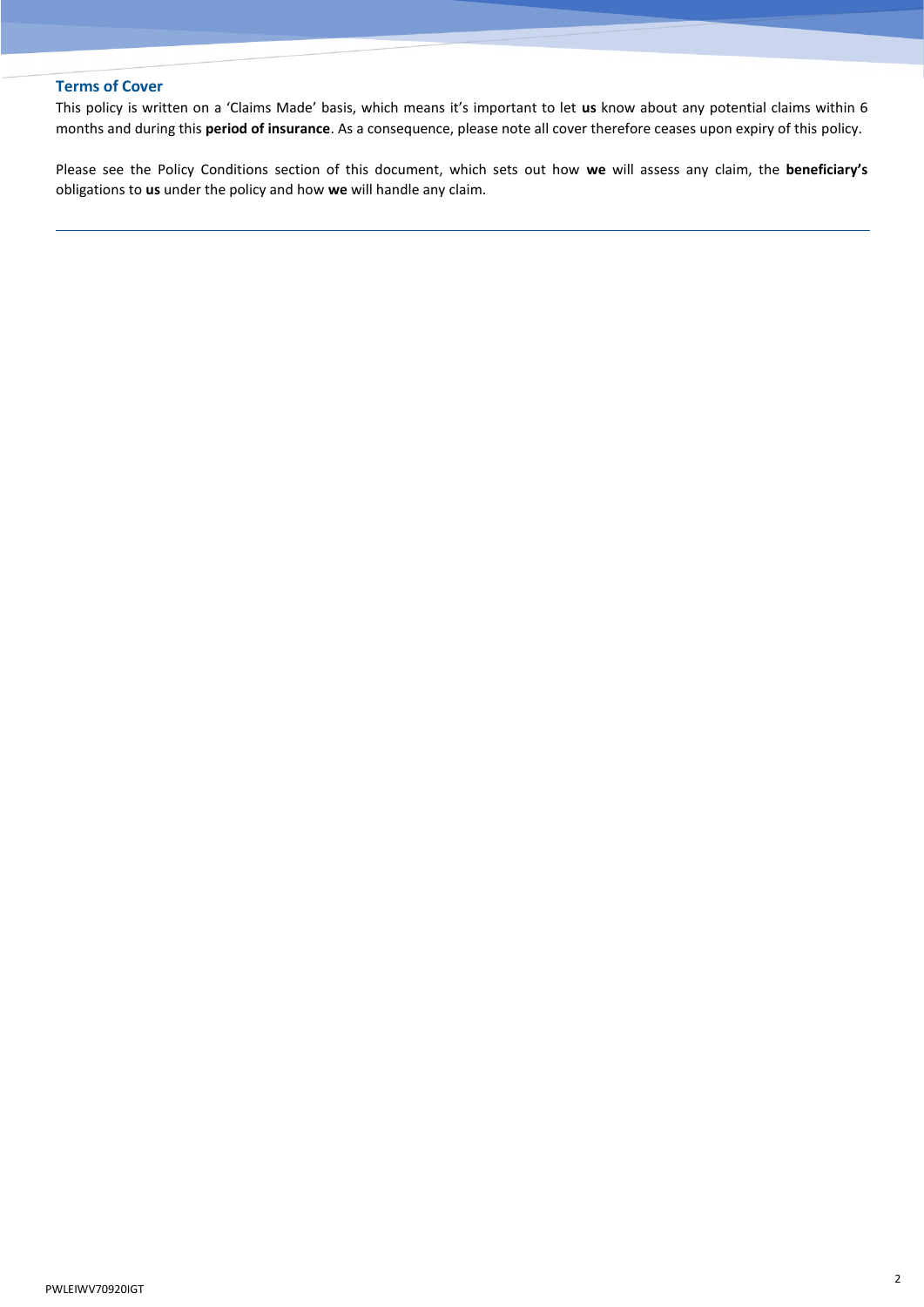# **Meaning of Words**

The words or expressions detailed below have the following meaning wherever they appear in this policy or the schedule.

| <b>Agent</b>                                | Philip Williams & Co.                                                                                                                                                                                                                                                                                                                                                                                                                                                         |
|---------------------------------------------|-------------------------------------------------------------------------------------------------------------------------------------------------------------------------------------------------------------------------------------------------------------------------------------------------------------------------------------------------------------------------------------------------------------------------------------------------------------------------------|
| <b>Any One Claim</b>                        | All legal proceedings including any appeal against judgement consequent upon the same original cause event or<br>circumstance shall be regarded as one claim.                                                                                                                                                                                                                                                                                                                 |
| <b>Appointed</b><br>Representative          | A solicitor, counsel, accountant, claims handler or appropriately qualified person approved by us and appointed to<br>act in a professional capacity for the beneficiary in accordance with the terms of this policy.                                                                                                                                                                                                                                                         |
| <b>Beneficiary /</b>                        | Sections 1-7 the member.                                                                                                                                                                                                                                                                                                                                                                                                                                                      |
| <b>Beneficiaries</b>                        | Sections 8-10 the member and their partner.                                                                                                                                                                                                                                                                                                                                                                                                                                   |
|                                             | Sections 11-19 the member and their family.                                                                                                                                                                                                                                                                                                                                                                                                                                   |
| <b>Business</b>                             | Any employment, trade, profession or occupation.                                                                                                                                                                                                                                                                                                                                                                                                                              |
| <b>Claim Limit(s)</b>                       | The sum specified in the schedule which shall be the maximum amount payable in respect of any one claim after<br>totalling all professional fees of the beneficiary including opponents' costs.                                                                                                                                                                                                                                                                               |
| <b>Costs</b>                                | Standard costs of any civil proceedings incurred by the third party for which the beneficiary may be liable by order<br>of a court or following an out of court settlement consented to by us in accordance with Claims Settlement<br>Condition Section of this policy and made in connection with any legal proceedings.                                                                                                                                                     |
| <b>Court</b>                                | A court tribunal or other competent authority.                                                                                                                                                                                                                                                                                                                                                                                                                                |
| <b>Credit Reference</b><br><b>Agency</b>    | Equifax, Experian and Call Credit.                                                                                                                                                                                                                                                                                                                                                                                                                                            |
| <b>Family</b>                               | The <b>member</b> and:                                                                                                                                                                                                                                                                                                                                                                                                                                                        |
|                                             | The member's partner.<br>a.<br>b.                                                                                                                                                                                                                                                                                                                                                                                                                                             |
|                                             | The member's children including stepchildren, adopted children, foster children and grandchildren<br>normally resident with the member.                                                                                                                                                                                                                                                                                                                                       |
|                                             | The parents and grandparents of the member and the member's partner, normally resident with<br>c.<br>the member.                                                                                                                                                                                                                                                                                                                                                              |
| <b>Full Enquiry</b>                         | An extensive examination formally instigated in writing by HM Revenue & Customs which considers all aspects of<br>the <b>beneficiary's</b> tax affairs in detail.                                                                                                                                                                                                                                                                                                             |
| Home                                        | The member's principal, private dwelling house as defined for the purposes of qualifying for exemption from<br>Capital Gains Tax.                                                                                                                                                                                                                                                                                                                                             |
| <b>Identity Theft</b>                       | The misappropriation of the identity of another person without their knowledge or consent. These identity details<br>are then used to obtain goods, services or to commit criminal activities in that person's name.                                                                                                                                                                                                                                                          |
| <b>Indirect Losses</b>                      | Losses or damage which is not directly associated with the incident that caused you to claim, unless expressly<br>stated in this policy.                                                                                                                                                                                                                                                                                                                                      |
| <b>Insured Event</b>                        | Shall mean the happening of the events described in each section of cover.                                                                                                                                                                                                                                                                                                                                                                                                    |
| <b>Insurer</b>                              | This insurance is administered by Legal Insurance Management Ltd and underwritten by Royal & Sun Alliance<br>Insurance plc.                                                                                                                                                                                                                                                                                                                                                   |
| <b>Legal Proceedings</b>                    | Any appropriate step taken subsequently to the issue or receipt of legal process in any criminal or civil court with a<br>view to resolving and insured event occurring and issued within the territorial limits.                                                                                                                                                                                                                                                             |
| <b>Member</b>                               | All eligible individuals who are members of the relevant Federation at the time at which the insured event occurs,<br>have paid the relevant subscription and reside in the United Kingdom, Channel Islands or Isle of Man.                                                                                                                                                                                                                                                   |
| <b>Partner</b>                              | The member's cohabiting partner who lives at the same address and shares financial responsibilities. This does not<br>include any business partner or associates.                                                                                                                                                                                                                                                                                                             |
| <b>Payment Card</b>                         | Bank, charge, cheque, credit, debit and cash dispenser cards.                                                                                                                                                                                                                                                                                                                                                                                                                 |
| <b>Period of Insurance</b>                  | The period specified in the schedule and any subsequent period for which the policyholder shall pay and we shall<br>accept a renewal premium.                                                                                                                                                                                                                                                                                                                                 |
| <b>Policyholder</b>                         | The appointed Trustees of the Police Federation Insurance Scheme as shown on the policy schedule.                                                                                                                                                                                                                                                                                                                                                                             |
| <b>Professional Fees</b>                    | Any fees and disbursements properly incurred by the appointed representative in connection with any legal<br>1.<br>proceedings including fees and disbursements of expert witnesses as well as those incurred by us in<br>connection with any such legal proceedings.<br>Any fees and disbursements properly incurred by the appointed representative in appealing or resisting an<br>2.<br>appeal against the judgement of a Court in connection with any legal proceedings. |
| <b>Prospects of Success</b>                 | At least a 51% chance of the beneficiary(ies) achieving a favourable outcome.                                                                                                                                                                                                                                                                                                                                                                                                 |
| <b>Standard</b><br><b>Professional Fees</b> | The level of fees that would normally be incurred by us in using a nominated authorised representative of our<br>choice.                                                                                                                                                                                                                                                                                                                                                      |
| <b>Schedule</b>                             | The document which details cover selected for the purposes of this insurance and is attached to and forms part of<br>this policy.                                                                                                                                                                                                                                                                                                                                             |
| <b>Territorial Limits</b>                   | The United Kingdom, Isle of Man or the Channel Islands.<br>1.                                                                                                                                                                                                                                                                                                                                                                                                                 |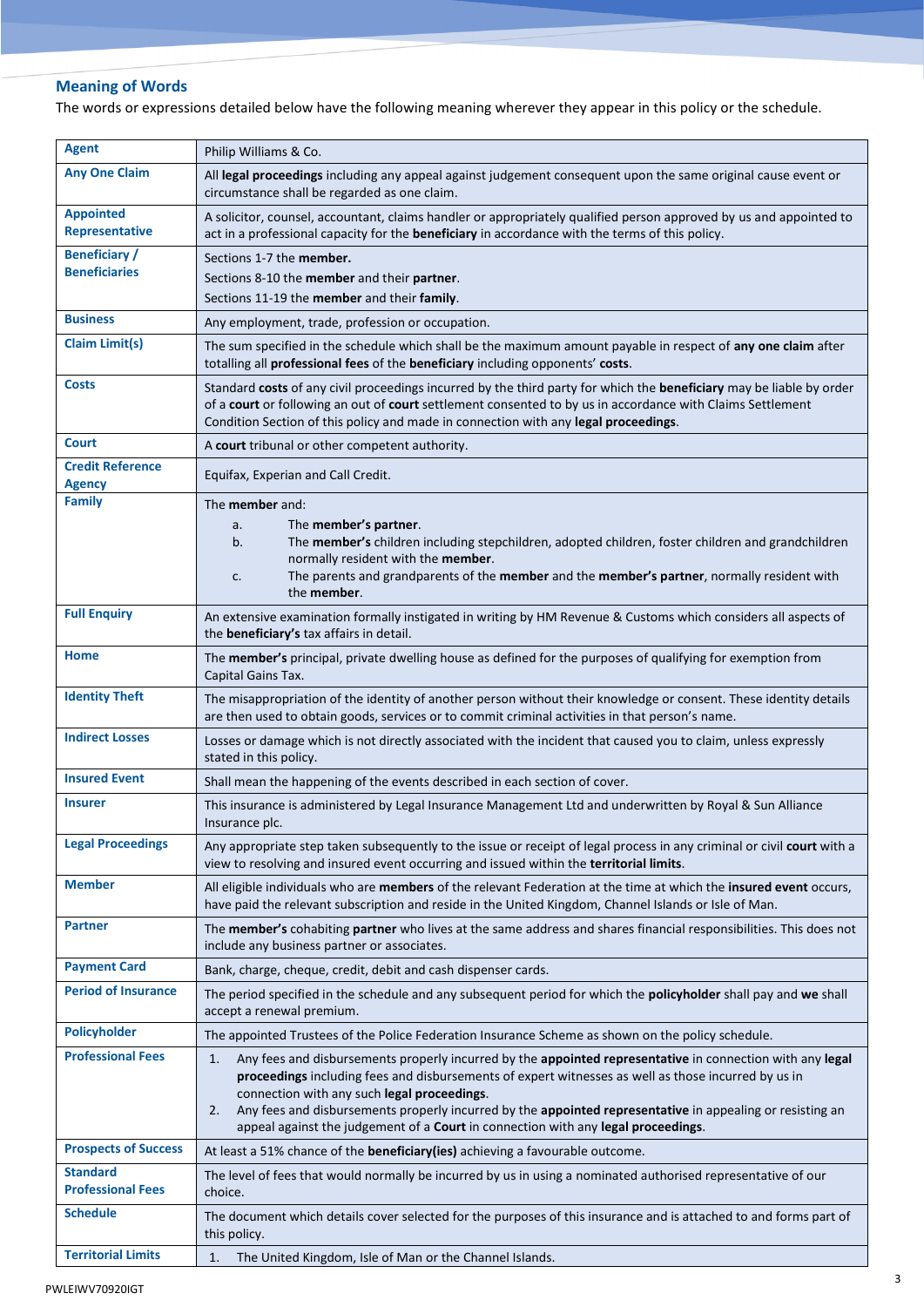|                           | Any country which is a member of the European Union, and additionally Liechtenstein, Norway, Switzerland<br>2.<br>and countries bordering and islands in the Mediterranean in respect of temporary visits overseas for<br>domestic and pleasure purposes except in relation to Section 10 (Criminal Prosecution Defence).<br>Worldwide only in respect of Section 10 (Criminal Prosecution Defence) sub section 2. (Overseas Legal<br>3.<br>Assistance). |
|---------------------------|----------------------------------------------------------------------------------------------------------------------------------------------------------------------------------------------------------------------------------------------------------------------------------------------------------------------------------------------------------------------------------------------------------------------------------------------------------|
| <b>Terrorism</b>          | The use, or threat of use, of biological, chemical and/or nuclear force or contamination by any person(s), whether<br>acting alone or on behalf of or in connection with any organisation(s) or government(s) committed for political,<br>religious, ideological or similar purposes including the intention to influence any government(s) or put any section<br>of the public in fear.                                                                 |
| <b>Time of Occurrence</b> | Civil Cases – Clinical Negligence (where covered by this policy)– the date upon which the event first became known.<br>All other Civil Cases - the date upon which the event first occurred.<br>Criminal Cases – the time at which the <b>beneficiary</b> is charged with the criminal offence in question                                                                                                                                               |
| <b>Vehicle</b>            | Any motor vehicle including motorcycles, required to be licenced for road use constructed or adapted principally<br>for the carriage of up to seven passengers being used (with the owner's permission) by the beneficiary, including<br>any caravan or trailer which is attached to the <b>vehicle</b> by normal means for towing.                                                                                                                      |
| We/Us/Our                 | Legal Insurance Management Ltd and Royal & Sun Alliance Insurance plc.                                                                                                                                                                                                                                                                                                                                                                                   |

# **Cover**

**We** will provide the cover detailed in the Insured Events section of this policy, subject to the terms, conditions and limitations shown below or amended in writing by **us** during the period of insurance.

# **Member Only Cover**

| <b>Section 1 - Home Rights</b>                                                                                                                                                                                                                                                                                                                                                                                                                                      |                                                                                                                                                                                                                                                                                                                       |  |  |
|---------------------------------------------------------------------------------------------------------------------------------------------------------------------------------------------------------------------------------------------------------------------------------------------------------------------------------------------------------------------------------------------------------------------------------------------------------------------|-----------------------------------------------------------------------------------------------------------------------------------------------------------------------------------------------------------------------------------------------------------------------------------------------------------------------|--|--|
| <b>What is Covered?</b>                                                                                                                                                                                                                                                                                                                                                                                                                                             | <b>What is Excluded?</b>                                                                                                                                                                                                                                                                                              |  |  |
| 1. Professional fees incurred in the pursuit of legal proceedings<br>following any event causing loss of or damage to the <b>home</b> .                                                                                                                                                                                                                                                                                                                             | Any dispute relating to the letting or subletting of, or a licence<br>1.<br>to occupy, the <b>home</b> .<br>Any lease tenancy or rental dispute other than where the<br>2.                                                                                                                                            |  |  |
| 2. Professional Fees incurred in the pursuit or defence of Legal<br><b>Proceedings</b> as a result of or any cause of action arising out of or<br>relating to alleged infringement of:<br>The <b>beneficiary's</b> legal rights relating to the <b>home.</b><br>a.<br>By the <b>beneficiary</b> of the legal rights of another person<br>b.<br>arising out of or relating to the rightful occupation or<br>ownership by the <b>beneficiary</b> of the <b>home</b> . | beneficiary has been unlawfully evicted from the home.<br>Any dispute which in the first instance falls within the<br>3.<br>jurisdiction of the Rent, Rates or Land Tribunals or any appeals<br>there from.<br>Any claim to establish the <b>beneficiary's</b> legal rights in relation<br>4.<br>to the <b>home</b> . |  |  |
|                                                                                                                                                                                                                                                                                                                                                                                                                                                                     |                                                                                                                                                                                                                                                                                                                       |  |  |

| Section 2 – Fund Trustee Defence                                                                                                                                                                                                    |                   |  |
|-------------------------------------------------------------------------------------------------------------------------------------------------------------------------------------------------------------------------------------|-------------------|--|
| What is Covered?                                                                                                                                                                                                                    | What is Excluded? |  |
| Professional fees incurred in the defence of any civil legal<br>proceedings against the beneficiary in respect of any act or omission<br>or alleged act or omission as a trustee of a fund set up by the<br>beneficiary's employer. |                   |  |

| Section 3 – Representation at Public Enquiries                                                                                               |                          |  |
|----------------------------------------------------------------------------------------------------------------------------------------------|--------------------------|--|
| <b>What is Covered?</b>                                                                                                                      | <b>What is Excluded?</b> |  |
| <b>Professional fees</b> incurred in respect of representation of a<br><b>beneficiary</b> at a public enguiry ordered by a District Auditor. |                          |  |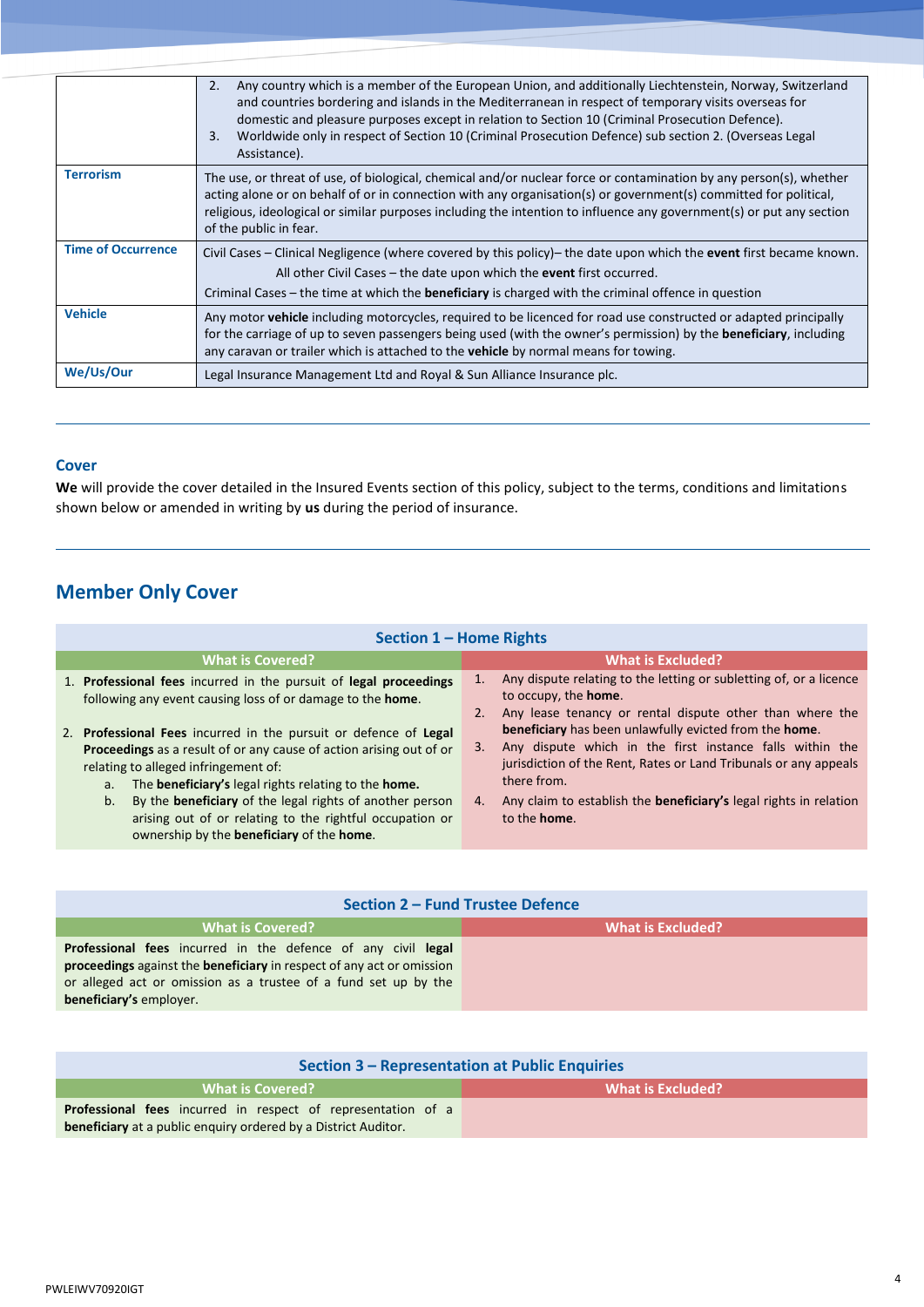# **Section 4 – Independent Office for Police Conduct**

| What is Covered? \                                                                |  |
|-----------------------------------------------------------------------------------|--|
| <b>Professional fees</b> incurred by the <b>beneficiary</b> for representation by |  |

an **appointed representative** at an investigation by the Independent Office for Police Conduct, provided that the **beneficiary** is a Police Staff **member** at the time at which the investigation occurs.

## **Section 5 – Disciplinary Hearings**

# **What is Covered? What is Excluded?** 1. Any matter where funding is available from the Police

Federation or any other body. 2. Any **professional fees** in excess of £20,000.

#### **Serving & Retired Officers**

1. **Professional fees** incurred in providing representation during an investigation where the **beneficiary** is subject to a written notice.

2. **Professional fees** incurred in providing representation at a Disciplinary Hearing before the Misconduct Tribunal Panel or the Police Appeals Tribunal following a disciplinary procedure.

#### **Police Staff**

1. **Professional fees** for advice and guidance during any formal investigation, up to £250.

# **Section 6 – Bankruptcy Assistance**

| <b>What is Covered?</b>                                                                                                                                                                                                                              | <b>What is Excluded?</b> |
|------------------------------------------------------------------------------------------------------------------------------------------------------------------------------------------------------------------------------------------------------|--------------------------|
| <b>Professional fees</b> incurred where filing for bankruptcy is<br>recommended as the most appropriate option by our Debt Advice<br>Specialist and continues to be the most appropriate option, the<br>insurer or the Debt Advice Specialist shall: |                          |
| Pay the fee required for filing for bankruptcy (debtor's<br>petition).                                                                                                                                                                               |                          |
| Draft the bankruptcy petition and court documentation.<br>2.                                                                                                                                                                                         |                          |
| Arrange and prepare the <b>beneficiary</b><br>3.<br>for their                                                                                                                                                                                        |                          |

attendance at the bankruptcy hearing.

| Section 7 – Police Pension Medical Appeals (if shown on the schedule)                                                                                                                                                                                              |                                                                                                                                                                                                                                                                                                                                                                                                                                                                                                                                                                                                                                                                                                                                                                                                  |
|--------------------------------------------------------------------------------------------------------------------------------------------------------------------------------------------------------------------------------------------------------------------|--------------------------------------------------------------------------------------------------------------------------------------------------------------------------------------------------------------------------------------------------------------------------------------------------------------------------------------------------------------------------------------------------------------------------------------------------------------------------------------------------------------------------------------------------------------------------------------------------------------------------------------------------------------------------------------------------------------------------------------------------------------------------------------------------|
| <b>What is Covered?</b>                                                                                                                                                                                                                                            | <b>What is Excluded?</b>                                                                                                                                                                                                                                                                                                                                                                                                                                                                                                                                                                                                                                                                                                                                                                         |
| <b>Professional fees</b> in relation to the instruction of a representative to<br>prepare and present an appeal brought under the Police Pensions<br>Regulations and the Police (Injury Benefit) Regulations up to and<br>including a Police Medical Appeal Board. | An appeal where funding for such has not first been sought via<br>1.<br>the Police Federation of England and Wales and if such request<br>declined, subsequently appealed.<br>The obtaining of medical or other reports.<br>2.<br>An appeal that is deemed frivolous or vexatious and panel costs<br>3.<br>are awarded against the appellant (for any costs to appeal<br>against such a finding).<br>Postponement, adjournment, withdrawal with inadequate<br>4.<br>notice (as defined by the regulations) or failure to attend the<br>hearing, where the appellant is at fault.<br>A legal challenge to any regulations or decision made by the<br>5.<br>Medical Appeal Board.<br>A Judicial Review.<br>6.<br>Claims where the <b>beneficiary</b> is not a current <b>member</b> or where<br>7. |
|                                                                                                                                                                                                                                                                    | the <b>Beneficiary</b> was not a <b>member</b> at the time of the respective<br>injury.                                                                                                                                                                                                                                                                                                                                                                                                                                                                                                                                                                                                                                                                                                          |

**What is Excluded?**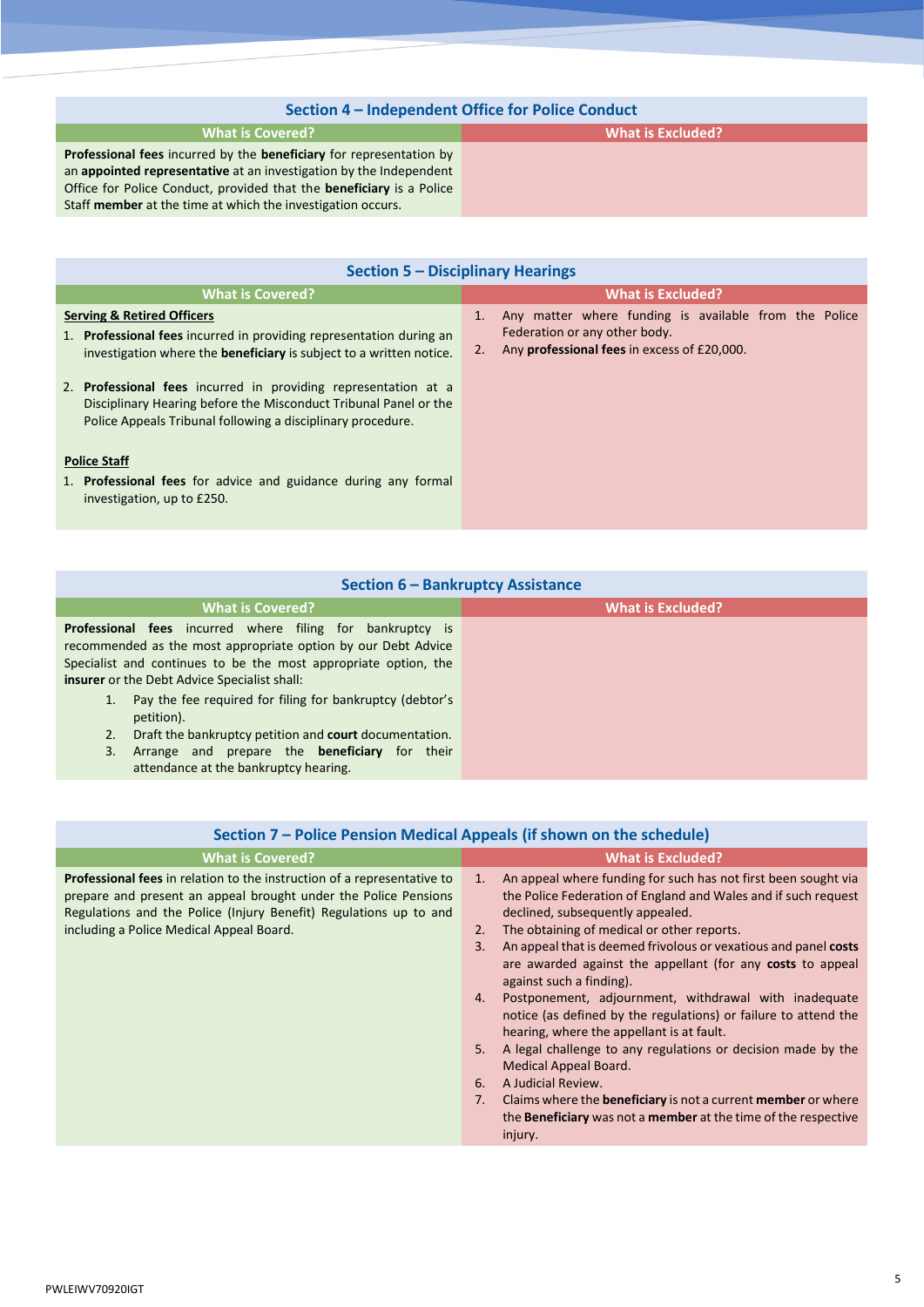# **Member & Partner Cover**

| <b>Section 8 - Education</b>                                                                                                                                                                                                                                                                        |                                                                                                                                                                                                                                                                                                                                                                                                                                                                                                                                                                                                                                                                                                                                                                                                                                                                                                                                                                                         |  |
|-----------------------------------------------------------------------------------------------------------------------------------------------------------------------------------------------------------------------------------------------------------------------------------------------------|-----------------------------------------------------------------------------------------------------------------------------------------------------------------------------------------------------------------------------------------------------------------------------------------------------------------------------------------------------------------------------------------------------------------------------------------------------------------------------------------------------------------------------------------------------------------------------------------------------------------------------------------------------------------------------------------------------------------------------------------------------------------------------------------------------------------------------------------------------------------------------------------------------------------------------------------------------------------------------------------|--|
| <b>What is Covered?</b>                                                                                                                                                                                                                                                                             | <b>What is Excluded?</b>                                                                                                                                                                                                                                                                                                                                                                                                                                                                                                                                                                                                                                                                                                                                                                                                                                                                                                                                                                |  |
| <b>Professional fees</b> incurred in appealing against a decision of a Local<br>Education Authority (LEA) arising out of the LEA's failure to comply<br>with its published admission policy resulting in the refusal to accept<br>the <b>beneficiary's</b> child at the school of their preference. | Claims arising where acceptance at the school involves<br>1 <sup>1</sup><br>examinations or other selection criteria.<br>Claims involving schools which are not state schools falling<br>2.<br>under the LEA's jurisdiction or where responsibility for the<br>allocation of a place(s) within the school does not rest with the<br>LEA.<br>3.<br>Claims arising prior to the submission of an appreciation to the<br>school or LEA.<br>Claims where the LEA's refusal occurred within the first 6<br>4 <sup>1</sup><br>months of the first <b>period of insurance</b> .<br>Where the procedure for appealing against the decision to<br>5.<br>refuse a place at the school has not been followed.<br>Where the child has been expelled, suspended or permanently<br>6.<br>excluded from another school.<br>Claims for children under 5 years other than for admission<br>7.7<br>disputes arising where entry shall be in the academic year prior<br>to their 5 <sup>th</sup> birthday. |  |

| Section 9 – Probate (if shown on the schedule)                                                                                                                                                                                                                            |                                                                                                 |  |
|---------------------------------------------------------------------------------------------------------------------------------------------------------------------------------------------------------------------------------------------------------------------------|-------------------------------------------------------------------------------------------------|--|
| <b>What is Covered?</b>                                                                                                                                                                                                                                                   | <b>What is Excluded?</b>                                                                        |  |
| <b>Professional fees</b> to pursue civil <b>legal action</b> in respect of a probate<br>dispute involving the will of the beneficiary's parents, grandparents<br>or children (including step-children) where the <b>beneficiary</b> is also a<br>beneficiary of the will. | Claims where a will has not been previously made, concluded<br>or cannot be traced (intestate). |  |

| 1.<br>Professional fees incurred in the defence of criminal legal         |                                                                        |
|---------------------------------------------------------------------------|------------------------------------------------------------------------|
| proceedings brought against the beneficiary.                              | Professional fees required to be paid by the beneficiary in            |
| 2.                                                                        | excess of any assessed contribution.                                   |
| Where a legal aid (or equivalent) scheme is available to the              | Any legal aid (or equivalent) contribution or <b>professional fees</b> |
| <b>beneficiary</b> it must be utilised. Where such assistance is          | payable post-verdict.                                                  |
| 3.                                                                        | Any professional fees where the beneficiary fails to co-               |
| granted, <b>professional fees</b> will be limited to a sum equal to any   | operate with the appropriate legal aid (or equivalent) scheme,         |
| pre-verdict contribution payable by the <b>beneficiary</b> .              | including using a representative that cannot act under any             |
| Professional fees incurred overseas in providing emergency                | such scheme.                                                           |
| 2.                                                                        | <b>Professional fees</b> to defend any action, enforcement or          |
| $\mathbf{4}$ .                                                            | recovery of sums payable against the <b>beneficiary</b> under the      |
| legal assistance or representing a <b>beneficiary</b> at a Police Station | rules of any legal aid (or equivalent) scheme.                         |
| where they are being interviewed, in relation to an alleged               | <b>Professional fees</b> in excess of £2,500 (or local currency        |
| criminal act.                                                             | equivalent) in respect of legal assistance and representation          |
| 5.                                                                        | overseas.                                                              |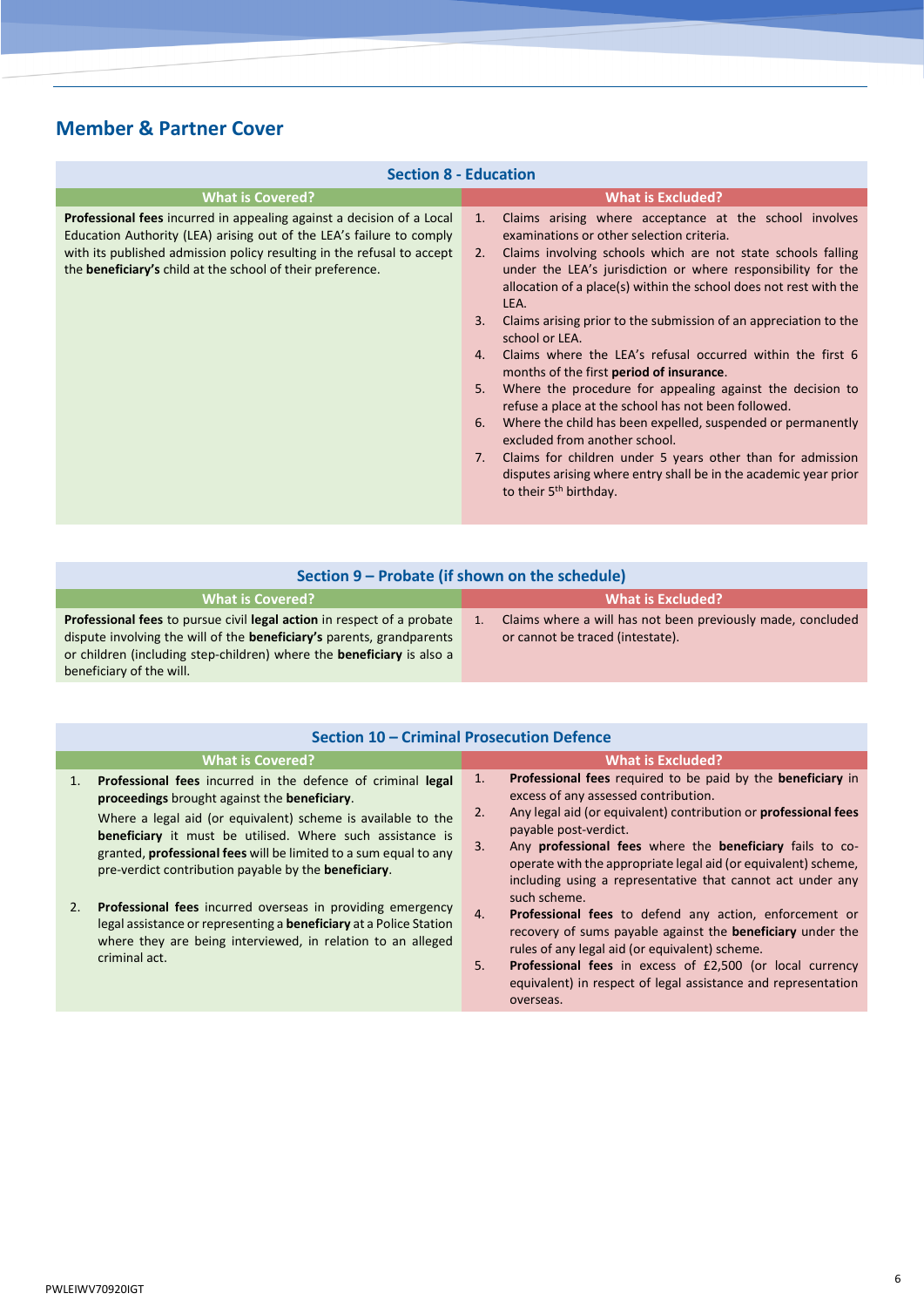# **Member & Family Cover**

| Section 11 - Personal Injury                                                                                                                                                    |                                                                                                                                                                                                                                                                                                                                        |  |
|---------------------------------------------------------------------------------------------------------------------------------------------------------------------------------|----------------------------------------------------------------------------------------------------------------------------------------------------------------------------------------------------------------------------------------------------------------------------------------------------------------------------------------|--|
| <b>What is Covered?</b>                                                                                                                                                         | <b>What is Excluded?</b>                                                                                                                                                                                                                                                                                                               |  |
| Professional fees incurred in the pursuit of legal proceedings to<br>recover damages or compensation following any event causing death<br>of or bodily injury to a beneficiary. | The insurer will not pay any claim for any serving officer of the<br>Police who is a <b>beneficiary</b> in respect of this section of cover<br>unless legal proceedings are not funded by the Police<br>Federation or the Chief Constable.<br>2. Claims arising from medical, surgical, clinical negligence or<br>cosmetic procedures. |  |

| Section 12 – Clinical Negligence (if shown on the schedule)                     |                          |  |
|---------------------------------------------------------------------------------|--------------------------|--|
| <b>What is Covered?</b>                                                         | <b>What is Excluded?</b> |  |
| <b>Professional fees</b> incurred in the pursuit of <b>legal proceedings</b> to |                          |  |
| recover damages or compensation following any medical, clinical or              |                          |  |
| surgical event causing death of or bodily injury to a <b>beneficiary</b> .      |                          |  |

| Section 13 – Consumer Protection                                                                                                                                                                                                                                                                             |                                                                                                                                                                                                        |  |
|--------------------------------------------------------------------------------------------------------------------------------------------------------------------------------------------------------------------------------------------------------------------------------------------------------------|--------------------------------------------------------------------------------------------------------------------------------------------------------------------------------------------------------|--|
| <b>What is Covered?</b>                                                                                                                                                                                                                                                                                      | <b>What is Excluded?</b>                                                                                                                                                                               |  |
| Professional fees incurred in the pursuit or defence of legal<br>proceedings as a result of any contractual dispute arising out of a<br>contract entered into by the beneficiary where the amount in dispute<br>exceeds £50.00 for:<br>$\mathbf{A}$ . Although the constant is a function of the constant of | 1. A contract of insurance dispute relating solely to quantum.<br>2. A dispute arising from or relating to a contract entered into<br>prior to the inception of the first <b>period of insurance</b> . |  |

1. Obtaining services including insurance.

2. The sale, purchase or hire-purchase of any personal goods.

# **Section 14 – Taxation**

| <b>What is Covered?</b>                                                                                                                                                                                                                              | <b>What is Excluded?</b>                                                                                                                                                                                                                                                                                                                                                                                                                                                                                                                                                                                                                                                                                                                                                                                                                                                                                                                                                                                                                                                                                                                                                                                                                                                                                                                                                                                                                                  |
|------------------------------------------------------------------------------------------------------------------------------------------------------------------------------------------------------------------------------------------------------|-----------------------------------------------------------------------------------------------------------------------------------------------------------------------------------------------------------------------------------------------------------------------------------------------------------------------------------------------------------------------------------------------------------------------------------------------------------------------------------------------------------------------------------------------------------------------------------------------------------------------------------------------------------------------------------------------------------------------------------------------------------------------------------------------------------------------------------------------------------------------------------------------------------------------------------------------------------------------------------------------------------------------------------------------------------------------------------------------------------------------------------------------------------------------------------------------------------------------------------------------------------------------------------------------------------------------------------------------------------------------------------------------------------------------------------------------------------|
| Professional fees arising from or relating to a full enquiry by HM<br>Revenue & Customs of the beneficiary's (or where the beneficiary is<br>acting in a voluntary capacity on relative's behalf under a Power of<br>Attorney) personal tax affairs. | Any tax, interest or penalties the <b>beneficiary</b> may have to pay<br>1.<br>to the HM Revenue & Customs.<br>Any case where the <b>beneficiary</b> or his/her tax advisor has not<br>2.<br>taken every due care to act according to tax legislation.<br>Anything to do with a tax return which arrived after the legal<br>3.<br>deadline, or did not arrive at all.<br>An enquiry by the HM Revenue & Customs which is only<br>4.<br>concerned with one or more specific areas of the <b>beneficiary's</b><br>tax return and which is not considered by the HM Revenue &<br>Customs to be a full enquiry.<br>Any HM Revenue & Customs investigation or enquiry when<br>5.<br>they allege, or it becomes clear that they suspect fraud.<br>Any income earned by the <b>beneficiary</b> as a self-employed<br>6.<br>person.<br>Any money which has to be paid, or which the Insurer has<br>7.<br>already paid if the Beneficiary withdraws, without our<br>agreement, from the defence of a Full Enquiry by the HM<br>Revenue & Customs.<br>8.<br>Any matter connected with a money-making activity (other<br>than the Beneficiary's contract of employment or a normal<br>private investment) or personal liability including a Business,<br>trade or profession; a personal venture for gain; a share in a<br>Partnership or joint venture for gain; an investment which Is<br>not listed on a recognised UK stock exchange or a personal<br>guarantee. |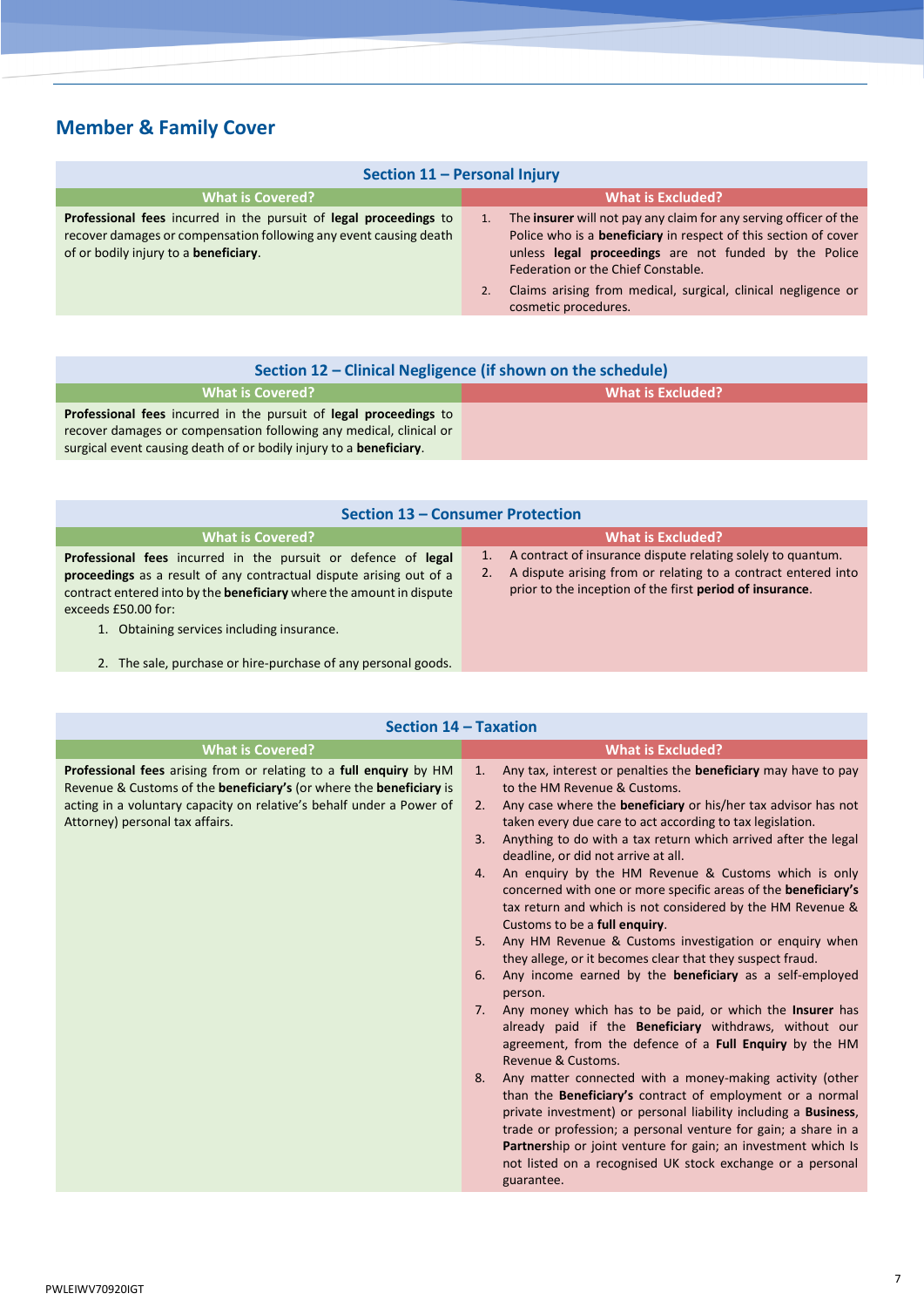# **Section 15 – Discrimination**

#### **What is Covered? What is Excluded?**

**Professional fees** incurred in the defence of Civil **legal proceedings** brought against the **beneficiary** alleging discrimination related to sex, race, age, religion or disability at work.

## **Section 16 – Employment (if shown on the schedule)**

#### **What is Covered? What is Excluded?**

- 1. Claims arising out of the **beneficiary's** activities as a Police Officer.
- 2. Employees of the Police Force in respect of their activities outside of serving as an Officer unless the Chief Constable has approved the activity and this can be evidenced.
- 2. **Professional fees** incurred in the pursuit of **legal proceedings** between the **beneficiary** and their employer in respect of a contract of employment dispute.

1. **Professional fees** for advice and guidance during any formal internal employment proceedings, including any settlement or compromise negotiations or during ACAS Early Conciliation

negotiations, up to £250.

### **Section 17 – Data Protection**

| <b>What is Covered?</b>                                                                                                                                                                                                           | <b>What is Excluded?</b>                                                                                                                                                                                                                                                                                                                                                                                                                                                                                                                                                                                 |
|-----------------------------------------------------------------------------------------------------------------------------------------------------------------------------------------------------------------------------------|----------------------------------------------------------------------------------------------------------------------------------------------------------------------------------------------------------------------------------------------------------------------------------------------------------------------------------------------------------------------------------------------------------------------------------------------------------------------------------------------------------------------------------------------------------------------------------------------------------|
| Professional fees incurred in the defence of legal proceedings taken<br>against the beneficiary for compensation relating to the way that<br>they have kept or used personal information about another person<br>or organisation. | Any claims relating to the loss, alteration, corruption,<br>1.<br>distortion of or damage to stored personal data.<br>Any claims relating to a reduction in the functionality,<br>availability or operation of stored personal data resulting from<br>hacking (unauthorised access), malicious or negligent transfer<br>(electronic or otherwise) of a computer programme that<br>contains any malicious or damaging code, computer virus or<br>similar mechanism.<br>We will not cover the cost of fines imposed by the Information<br>3.<br>Commissioner or any other regulatory and/or criminal body. |

| <b>What is Covered?</b>                                                                                                                                                                                          | <b>What is Excluded?</b>                                                                                                                                                                                                                                              |
|------------------------------------------------------------------------------------------------------------------------------------------------------------------------------------------------------------------|-----------------------------------------------------------------------------------------------------------------------------------------------------------------------------------------------------------------------------------------------------------------------|
| <b>Professional fees incurred:</b><br>In the pursuit of <b>legal proceedings</b> to recover uninsured<br>1.<br>losses incurred as a result of a motor accident causing loss or<br>damage to the <b>vehicle</b> . | The first £50 of any professional fees incurred or in relation to<br>1.<br><b>Motor Prosecution Defence.</b><br>Any <b>beneficiary</b> in respect of their activities or work as a Police<br>2.<br>Officer where funding is available from the Police Federation,     |
| In the defence of legal proceedings taken against the<br>2.<br><b>beneficiary</b> arising from a breach of road traffic regulations<br>relating to the <b>vehicle</b> .                                          | Chief Constable or any other appropriate body.<br>Legal proceedings relating to parking offences.<br>3.<br>Legal proceedings where the beneficiary does not have a valid<br>4.<br>driving licence.<br>Legal proceedings where the beneficiary does not have the<br>5. |
| Provided that:                                                                                                                                                                                                   | appropriate motor insurance policy, valid road tax                                                                                                                                                                                                                    |
| The event giving rise to the legal proceedings occurred<br>a.<br>within the territorial limits and during the period of<br>insurance.                                                                            | certificate/disc, or MOT certificate for the vehicle.                                                                                                                                                                                                                 |
| The legal proceedings will be heard by a court within the<br>b.<br>territorial limits.                                                                                                                           |                                                                                                                                                                                                                                                                       |
| Up to a limit of £2,500 in providing representation to the<br>c.<br><b>beneficiary</b> following the seizure of the <b>vehicle</b> by the Police<br>or government agency as a result of incorrect information    |                                                                                                                                                                                                                                                                       |

Insurance Database. d. Representation to the **beneficiary** for Motor Prosecution Defence shall be limited to £10,000.

being held about the **beneficiary** or the **vehicle** on the Motor

PWLEIWV70920IGT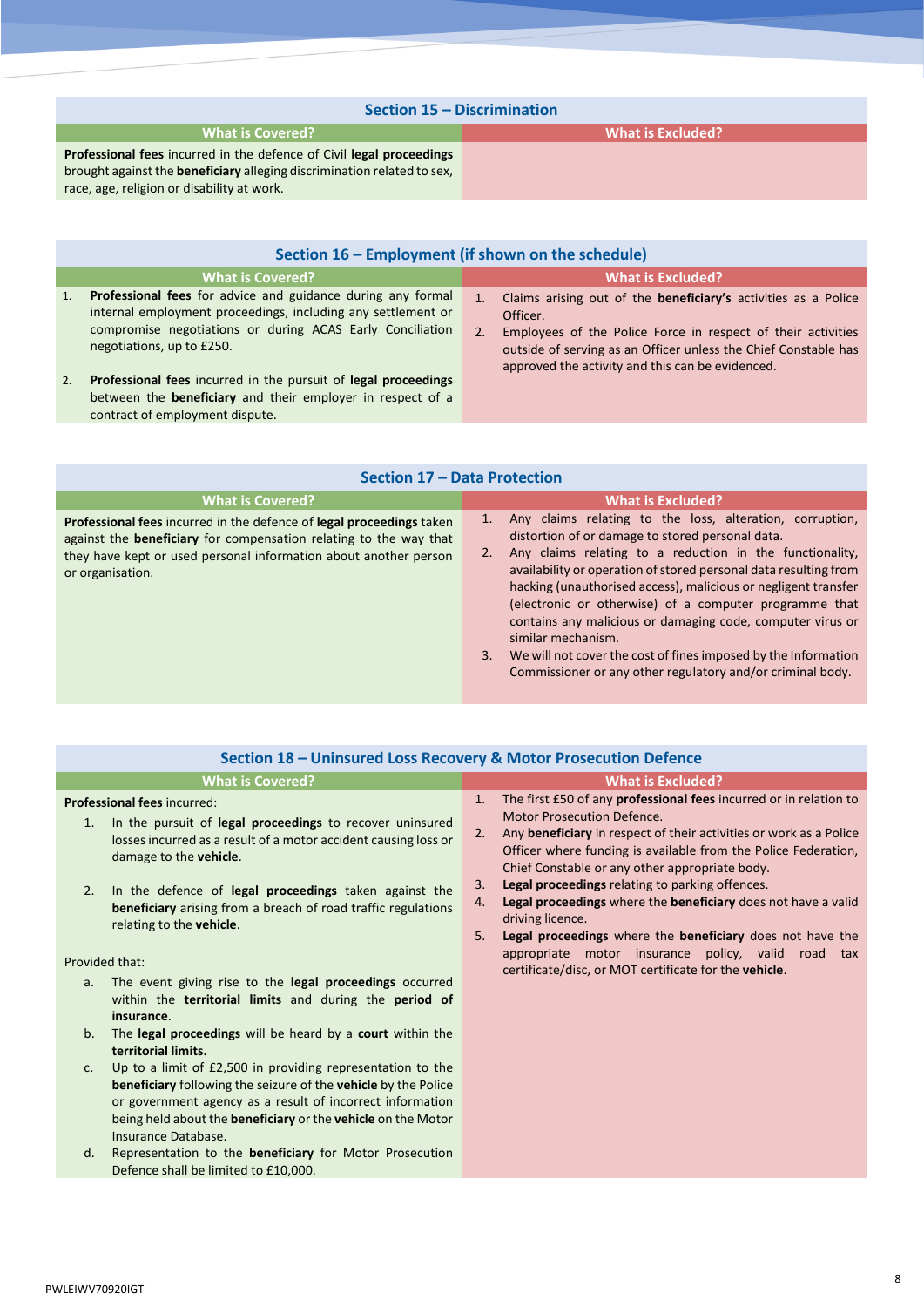# **Section 19 – Identity Theft**

#### **What is Covered? What is Excluded?**

#### In the event of an occurrence of **identity theft**:

- 1. **Professional fees** and ancillary **costs** incurred:
	- a. To defend a claim from a financial institution, merchants or their collection agencies.
	- b. For the removal of any criminal or civil judgements wrongly entered against the **beneficiary.**
	- c. Challenging the accuracy or completeness of any information in a **Credit Reference Agency** report.
	- d. To create documents needed to prove the **beneficiary's** innocence in terms of any financial irregularities committed unlawfully.
- 2. Postal and phone **costs**the **beneficiary** has to pay in dealing with financial institutions, the Police and credit reference agencies to report or discuss an actual **identity theft.**
- 3. Fees charged for reapplying for a loan due to the original application being rejected solely because the lender received incorrect credit information.
- 4. The **beneficiary's** lost earnings as a result of time away from work to go and see the Police, financial institutions or credit reference agencies to report or discuss an actual **identity theft**.

#### The events above must be as a result of an actual **identity theft**.

- 1. Any **identity theft** connected with your **business**, profession or occupation.
- 2. Any legal action where the **beneficiary** does not have reasonable **prospects of success**.
- 3. Any **Costs**, expenses or losses incurred due to any fraudulent, dishonest or criminal act by the **beneficiary**, or any other person acting in collusion with the **beneficiary**.
- 4. Any **indirect losses** other than as identified above.

#### **Identity Theft Claims Conditions**

If the **beneficiary** discovers their identity has been stolen, please follow the below:

- 1. File a Police report within 48 hours.
- 2. Contact the Identity Theft Helpline Service on 01384 397757.
- 3. Ensure you provide your address history for the past 6 years.
- 4. Let your financial institutions, **payment card** company(ies) and all other accounts know of the **identity theft** as soon as possible.
- 5. Fill out and return any claim forms, including an authorisation for **us** to obtain records and other necessary information if applicable.
- 6. If you wish to make a claim for lost wages, you must send **us** proof from your employer and provide evidence to show that it was necessary.
- 7. Send **us** copies of any demand notices, summonses, complaints or legal papers received in connection with a loss suffered.
- 8. Take all necessary action to prevent further damage to your identity.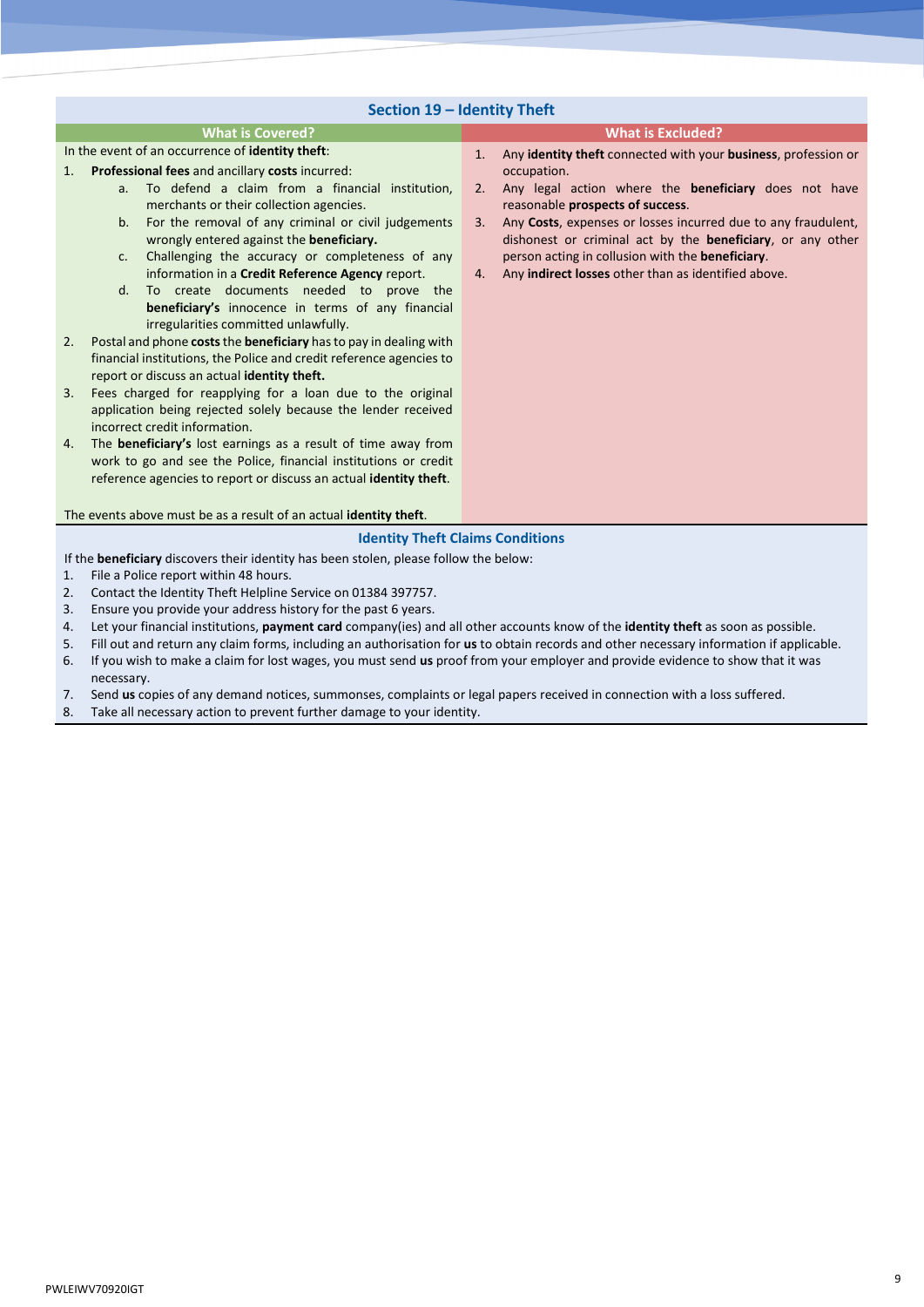# **General Exclusions**

The **Insurer** will not cover the **beneficiary** in respect of any of the below.

- 1. An **insured event**:
	- a. Where the cause of action was completed or the alleged offence was committed prior to the inception of this certificate, unless previous legal expenses insurance covering the **insured event** was effective at the **time of occurrence** and there has been no break in insurance cover since that time.
	- b. Where the **time of occurrence** commenced prior to the commencement of this insurance.
	- c. Where the **time of occurrence** commenced prior to you being a **member.**
- 2. **Professional fees** incurred prior to our written acceptance of the claim.
- 3. The expenses of an expert witness unless our prior written approval has been received.
- 4. **Professional fees** incurred that exceed our normal **standard professional fees** where the **beneficiary** appoints an **appointed representative** of their own choice.
- 5. The failure to give proper instructions in due time to the **appointed representative**.
- 6. Any delay by the **beneficiary** which in our opinion is prejudicial to the conduct of the claim.
- 7. Any dispute with the **policyholder**, **agent**, **insurer** and/or **us**.
- 8. Any **professional fees** incurred in the pursuit or defence of **legal proceedings** where the **beneficiary** withdraws from a claim without our prior consent.
- 9. The pursuit, continued pursuit or defence of any claim if **we** consider it is unlikely a sensible settlement will be obtained or where the likely settlement amount is disproportionate compared with the time and expense incurred.
- 10. A dispute between any **beneficiaries**.
- 11. Any dispute or claim or prosecution deliberately or intentionally solicited by the **beneficiary**.
- 12. **Professional fees** incurred as a result of delays by the **beneficiary** which are in our opinion prejudicial to the conduct of **legal proceedings**.
- 13. **Legal proceedings** in a constitutional, international or supra national **court** other than a European **court** of Justice and the Commission and **court** of Human Rights.
- 14. Any matter in respect of which the **beneficiary** is otherwise insured, or but for the existence of this insurance, would be otherwise insured, or where payment of a **professional fees** is provided by the Chief Constable or Police Federation.
- 15. Any **legal proceedings** relating to or arising from the course of Police duty, other than proceedings under Section 5, 10, 15, 17 and 18 (Disciplinary Hearings, Criminal Prosecution Defence, Discrimination, Data Protection and Uninsured Loss Recovery & Motor Prosecution Defence) where you are a subscribing member of The Police Federation of England and Wales and representation or provision of cover for **professional fees** is not provided under the rules of the Federation Fund, by the Chief Constable or other appropriate body.
- 16. Any **legal proceedings** or **professional fees** where you are not a subscribing member of a recognised Police Representative Body in relation to:
	- a. Criminal allegations that arise from an on-duty incident.
	- b. Motor Vehicle defence that arises from an on-duty incident.
	- c. Misconduct issues that arise from an on duty incident.
	- d. Employment issues that relate to your employment with the recognised Police Service.
	- e. Any legal assistance in relation to any 'Post Incident Procedure'.
	- f. Representation at any Public Enquires that relate to an on-duty incident
	- g. Any Independent Office for Police Conduct investigations.
	- h. Any Personal injury claim that arises from an on-duty incident.
	- Recognised Police Representative Bodies includes:
		- Police Federation of England and Wales
		- Superintendents Association
		- NPCC
		- Unison, GMB, PCS or any other recognised Trade Union representing Police Staff.
- 17. A matrimonial or cohabitation dispute except in so far as any claim relates to a dispute with a **beneficiary's** professional advisors or a criminal prosecution.
- 18. Libel, slander, defamation, verbal injury or malicious falsehood.
- 19. The ownership use or possession wholly or in part of any property or goods for the conduct of any profession, **business** or trade other than for normal full-time employment.
- 20. A contract entered into in connection with the conduct of any profession, **business** or trade.
- 21. Securities, shares, interests or guarantees in any body corporate or otherwise.
- 22. Patents, copyrights, trade or service marks or registered designs.
- 23. Intellectual property agreement, including secrecy and confidentiality clauses or agreements.
- 24. Subsidence, mining, landslip or heave.
- 25. The compulsory purchase, confiscation, nationalism, requisition or destruction of, or restrictions or controls placed on, or damage to any property.
- 26. The actual, planned or proposed construction, closing, adaptation or repair of roads or bridges.
- 27. The actual, planned or proposed construction, demolition or adaptation of buildings, housing including the **home** or other works by or under the order of any inter-governmental, governmental, public or local authority other than accidental damage arising from such activities.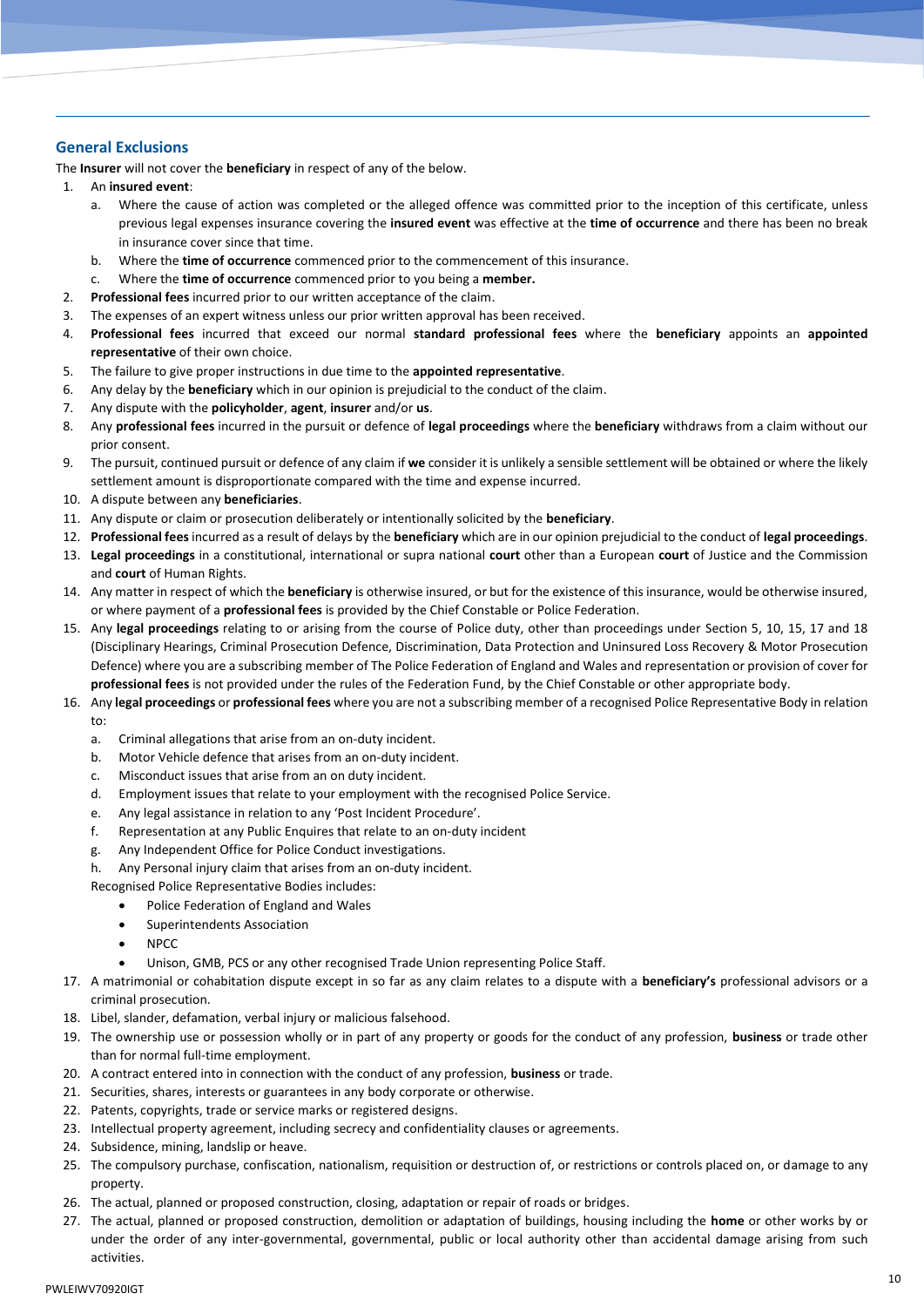- 28. Any work carried out in, on or for the benefit of land or buildings other than the **home**.
- 29. Any fines or penalties in any circumstances or damages or compensation awarded against the **beneficiary**.
- 30. The use of a **vehicle** for racing, rallies or competition.
- 31. **Professional fees** arising directly or indirectly from:
	- a. Equipment failing correctly to recognise data representing year 2000 or any other date in such a way that it does not work properly at all.
	- b. Computer viruses.

Equipment includes computers and anything else, which has a microchip in it; computers including hardware, software, data, electronic data, processing equipment and other computing and electronic equipment linked to a computer; microchips include integrated circuits and microcontrollers; computer viruses include any program or software which prevents any operating system, computer program or software working properly or at all.

- 32. The cover provided under sections 3, 4, 5, 10, 15, 16 and 17 of this insurance will not pay any claim arising from an on-duty decision for a **member** of ACPO or Superintendent rank or above.
- 33. Any claim where the **beneficiary** is entitled to Legal Aid where our liability shall be limited to the sum equal to any assessed income-based contribution payable by the **beneficiary** towards **professional fees** incurred under the Crown **Court** Means Testing scheme.
- 34. Any claim that could have been accepted or rejected under a previous new legal expenses policy for the reason of this policy being written on a different claims notification basis.
- 35. Any claim arising from or relating to a class action.
- 36. Any direct or indirect liability, loss or damage caused:
	- a. to equipment because it fails correctly to recognise data representing a date in a way that it does not work properly or at all; or b. by computer viruses.
	- This does not apply to legal proceedings connected with claiming compensation following your death or bodily injury.
- 37. Any claim or expense of any kind caused directly or indirectly by:
	- a. ionising radiation or radioactive contamination from any nuclear fuel or waste which results from the burning or nuclear fuel; or
	- b. the radioactive, toxic, explosive or other dangerous properties of nuclear machinery or any part of it.
- 38. Any loss or damage caused by any sort of war, invasion or revolution.
- 39. Any loss or damage caused by pressure waves caused by aircraft or other flying objects moving at or above the speed of sound.
- 40. Any loss, damage, liability, cost or expense of any kind directly or indirectly caused by, resulting from or in connection with any act of **terrorism**.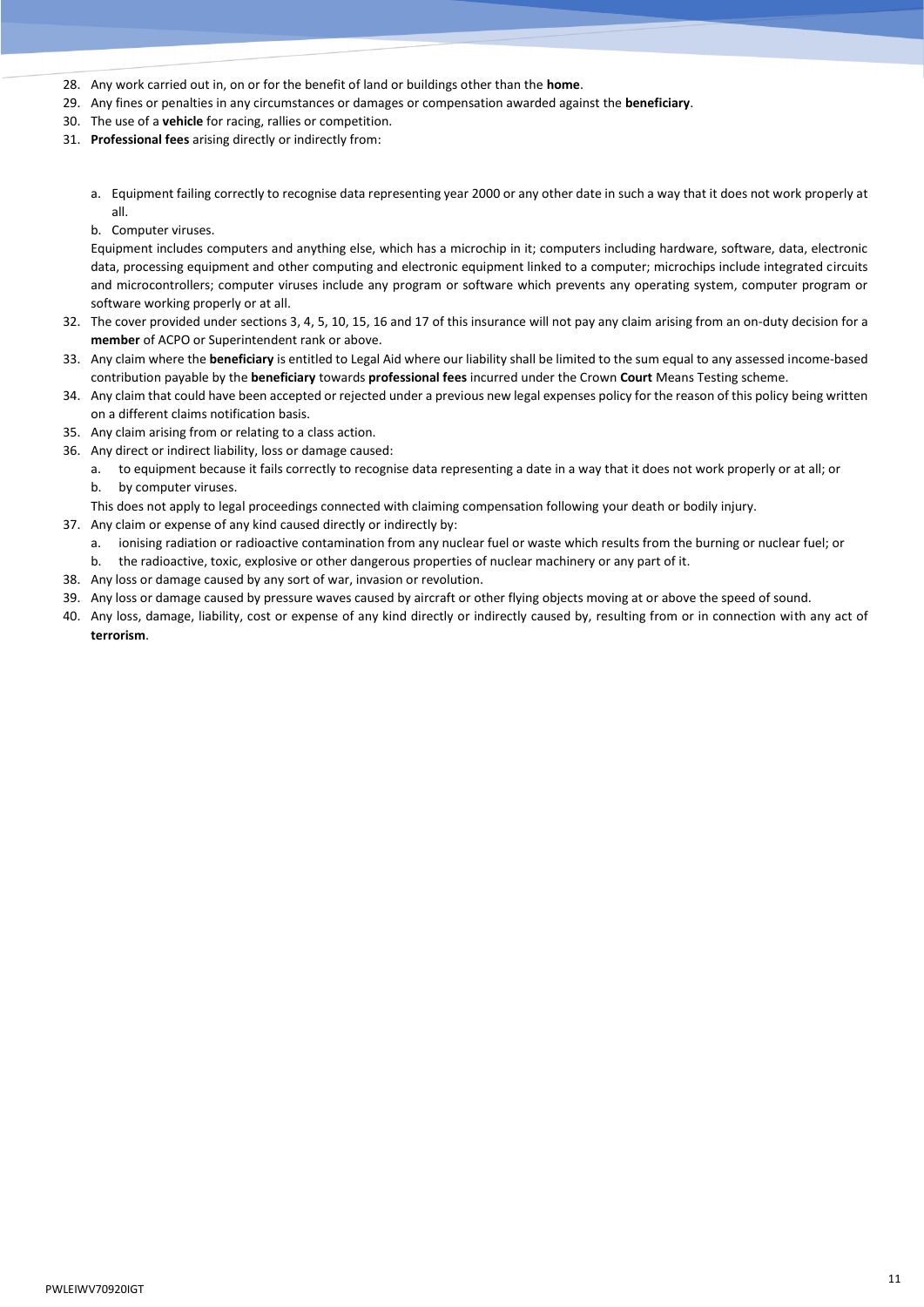## **Policy Conditions**

## **Notifying Us**

If anything happens which could lead to a claim under this policy, the **beneficiary** must let **us** know as soon as possible by submitting a claim form and providing **us** with all the information **we** may need. Until the **beneficiary** has let **us** know about the claim and **we** have provided acceptance in writing, **we** will not be responsible for any **costs**, nor will **we** cover any **costs** that were incurred before **we** accepted the claim.

It's important to remember that the **beneficiary** must notify claims in writing directly to Legal Insurance Management Ltd. Informing any of **our** Advice Helplines does not constitute as notification of a claim.

#### **Claims Decision**

The decision to accept the **beneficiary's** claim will take into account the advice of the **authorised representative**, as well as **our** own claims handlers. **We** may require, at the **beneficiary's** expense, an opinion of an expert or counsel on the merits of the **beneficiary's** claim. If the claim is subsequently admitted the **beneficiary's costs** in obtaining such an opinion and providing such advice will be reimbursed under this insurance.

The **beneficiary's** claim will be accepted if all of the following apply:

- 1. The position has not been prejudiced.
- 2. **We** have assessed the **beneficiary's** claim and deem it to have **prospects of success**.
- 3. It's likely a sensible settlement will be obtained and is proportionate with the time and **costs** incurred in dealing with the **beneficiary's** claim.
- 4. The **event** and action required are covered by this insurance under the Insured **Events** section. The **event** must have happened within the **territorial limits** and during the **period of insurance**.
- 5. The **beneficiary** has kept to the terms and conditions of this policy and none of the exclusions listed under the General Exclusions section apply.

After receiving the **beneficiary's** claim or during the course of it **we** may find:

- 1. The **beneficiary's prospects of success** are insufficient.
- 2. There is a more suitable course of action.
- 3. **We** cannot agree to the claim.

In these circumstances, **we** may not continue to support the **beneficiary's** claim and will tell the **beneficiary** why in writing.

**We** may also limit the **costs** that **we** pay under the policy for the **beneficiary's** claim in the following circumstances:

- 1. **We** consider it is unlikely a favourable settlement will be obtained.
- 2. The likely settlement is disproportionate with the time and expenses necessary to achieve it.
- 3. There are insufficient prospects of obtaining recovery of any sums claimed.

Alternatively, where it may cost **us** more to handle a claim than the amount in dispute **we** may, at **our** discretion, pay to the **beneficiary** the amount in dispute which will represent full and final settlement under this policy providing the **beneficiary** has complied with all terms and conditions.

If the **beneficiary** makes a claim under this policy which the **beneficiary** subsequently discontinues due to their own disinclination to proceed, any **costs** incurred to date will become the **beneficiary's** own responsibility and will need to be repaid to **us**.

#### **Appeal Procedure**

If the **beneficiary** wishes to appeal against the judgement of a **court** reasons must be submitted to **us** and **our** consent obtained. This application must be sent by recorded delivery at least ten working days before the final date for lodging the appeal and **We** will inform the **beneficiary** of Our decision.

If **we** so require the **beneficiary** must co-operate in an appeal against the judgement of a **court**.

#### **Representation**

If the **beneficiary's** claim is accepted, **we** will take over and conduct the prosecution, pursuit, defence or settlement on the **beneficiary's** behalf. **We** will also select an **authorised professional** of **our** choice to act on the **beneficiary's** behalf.

If legal action is agreed by **us**, the **beneficiary** can continue to use the **authorised professional we** have selected. However, the **beneficiary** is also entitled to nominate an **authorised professional** of their choice, although this must be agreed with **us** in advance, confirmed in writing and the **beneficiary** will be responsible for any **costs** in excess of **our standard professional fees**. The **beneficiary** will need to satisfy **us** that the **beneficiary's** chosen representative has the appropriate experience and skills to represent the **beneficiary**, and the **beneficiary** shall have a duty to minimise the **costs** of legal action.

Any dispute arising from or in relation to the **authorised professional** shall be referred to arbitration in accordance with the policy conditions.

#### **Conduct of Claim**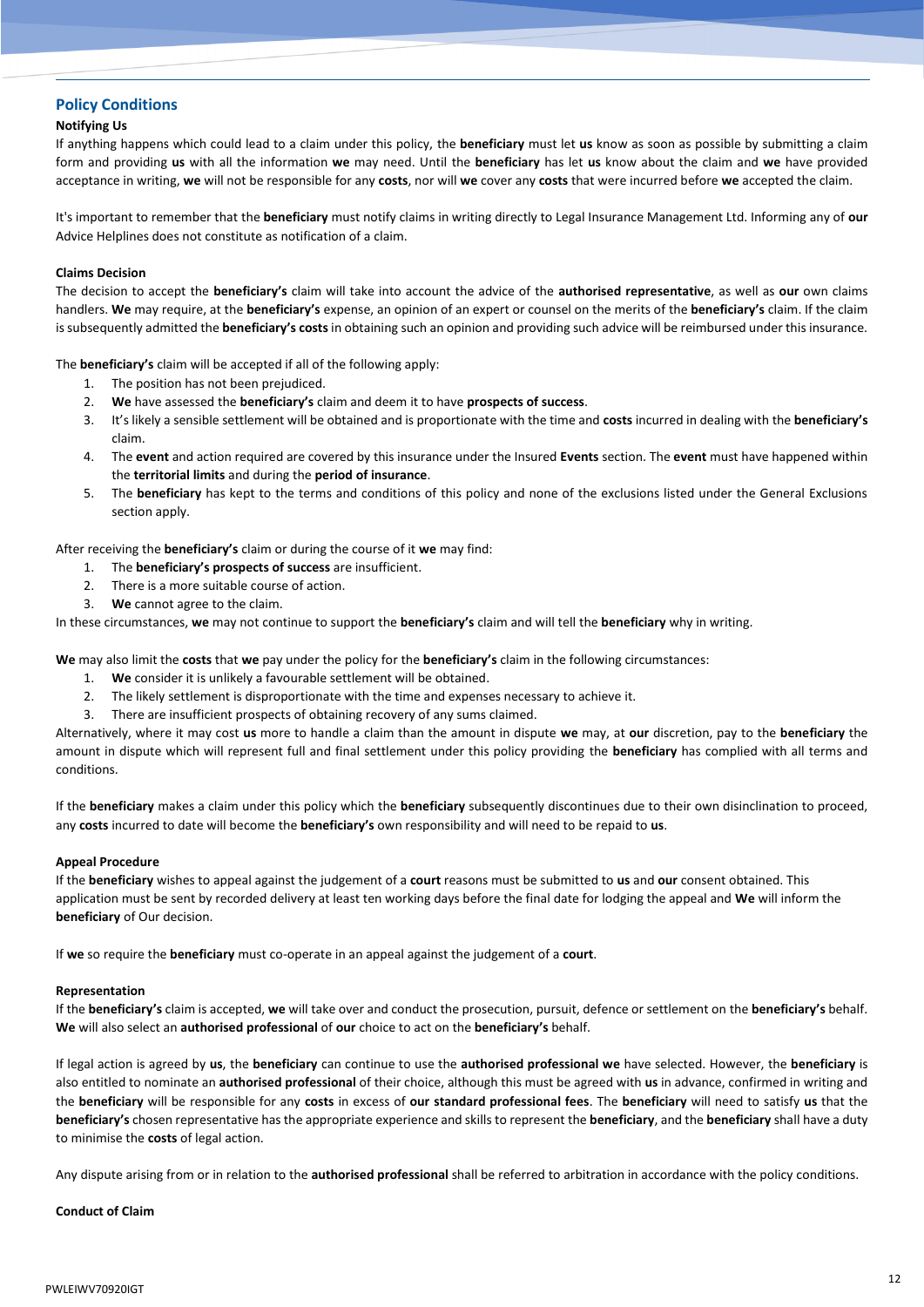- 1. It's important to co-operate with **us** at all times. The **beneficiary** must give **us** and the **authorised professional** all the information and help required. This will include a truthful account of the **beneficiary's** case, any paperwork requested and information on all material developments.
- 2. **We** will have direct access to the **authorised professional** at all times. **We** shall also be entitled to (at no cost to **us)** obtain any information, form, report, copy of documents, advice computation, account or correspondence relating to the matter whether or not privileged, and the **beneficiary** shall give any instructions to the **authorised professional** which may be required for this purpose.
- 3. Before or after the **insurer** pays the **beneficiary's** claim under the policy, the **beneficiary** must, if **we** ask, take or allow **us** to take, in the **beneficiary's** name, all steps needed to enforce the **beneficiary's** rights against any other person, including the defence or settlement of any claim or the pursuit of a claim in any person's name.
- 4. The **beneficiary** or the **authorised professional** must notify **us** immediately in writing of any offer or payment into **court**, made with a view to settlement, and the **beneficiary** must await **our** written agreement before accepting or declining any such offer.
- 5. **We** will not be bound by any promise or undertaking given by the **beneficiary** to the **authorised professional** or by either of you to a **court**, witness, expert, agent or any other person without **our** agreement.

#### **Due Care**

The **beneficiary** must take due care to prevent incidents that may give rise to a claim and to minimise the amount payable by **us**.

#### **Recovery of Costs**

The **beneficiary** should take all steps to recover costs charges, fees or expenses. If another person is ordered, or agrees, to pay the **beneficiary** all or any costs charges, fees, expenses or compensation the **beneficiary** will do everything possible (subject to **our** directions) to recover the money and hold it on **our** behalf. If payment is made by instalments these will be paid to **us** until **we** have recovered the total amount that the other person was ordered, or agreed to pay by way of costs, charges or fees.

We may take proceedings at our own expense in your name to recover any sums paid under this insurance.

#### **Fraud**

If any **beneficiary** makes any request for payment under this Policy knowing it to be fraudulent or false in any respect (or in circumstances where it ought to be known to be so) or where there is collusion between the parties to a dispute then entitlement to all benefits under this policy shall be lost. **We** may also take legal action against the **beneficiary** and inform the appropriate authorities.

#### **Arbitration**

Any dispute between the **policyholder** and **us**, which is not solved by either party, will be governed by the laws of England and Wales and will be referred to a single arbitrator. The arbitrator shall be a solicitor a barrister on whom **we** both agree. If **we** are unable to agree, one will be nominated by the Law Society. Where appropriate, the dispute will be resolved on the basis of written submissions, and the cost of resolving the dispute will be met in full by the party against whom the decision is made. The arbitrator shall have the power to apportion **costs** in the case that a decision is not clearly made against either party.

#### **Royal & Sun Alliance Insurance plc Privacy Policy**

Your privacy is important to **us** and **we** are committed to keeping it protected. **We** have created this Customer Privacy Notice which will explain how **we** use the information **we** collect about you and how you can exercise your data protection rights. You can view **our** full privacy notice by visiting<https://www.rsagroup.com/support/legal-information/partner-privacy-policy/>

If you're unable to access the link or have any questions or comments about **our** privacy notice, please write to: The Data Protection Officer, RSA, Bowling Mill, Dean Clough Industrial Park, Halifax HX3 5WA.

You can also email us a[t crt.halifax@uk.rsagroup.com](mailto:crt.halifax@uk.rsagroup.com)

#### **Legal Insurance Management Ltd Privacy Notice**

Legal Insurance Management Ltd (LIM) needs to collect and store personal data about its clients, insurance claims, suppliers and other users of LIM's facilities to allow it to maintain its core operations and meet its customers' requirements effectively. The provision of this personal data is necessary for LIM to administer your insurance policy and meet **our** contractual requirements under the policy.

It is important to LIM that you are clear on what information **we** collect and why **we** collect it. You can withdraw your consent at any point by notifying LIM, however if you have an on-going claim this may affect continued cover under your policy. Should your data need updating, this can also be done at any point by contacting LIM.

To view **our** full privacy notice, you can go to [https://www.legalim.co.uk/Policyholder-privacy-notice](https://www.legalim.co.uk/policyholder-privacy-notice) or request a copy by emailing **us** at [dataprotection@legalim.co.uk.](mailto:dataprotection@legalim.co.uk) Alternatively, you can write to **us** at: Data Protection, Legal Insurance Management Ltd, 1 Hagley Court North, Brierley Hill, West Midlands DY5 1XF.

#### **Contracts (Rights of Third Parties) Act 1999**

Unless expressly stated nothing in this insurance contract will create rights pursuant to the Contracts (Rights of Third Parties) Act 1999 in favour of anyone other than the parties to the insurance contract.

#### **Cancellation**